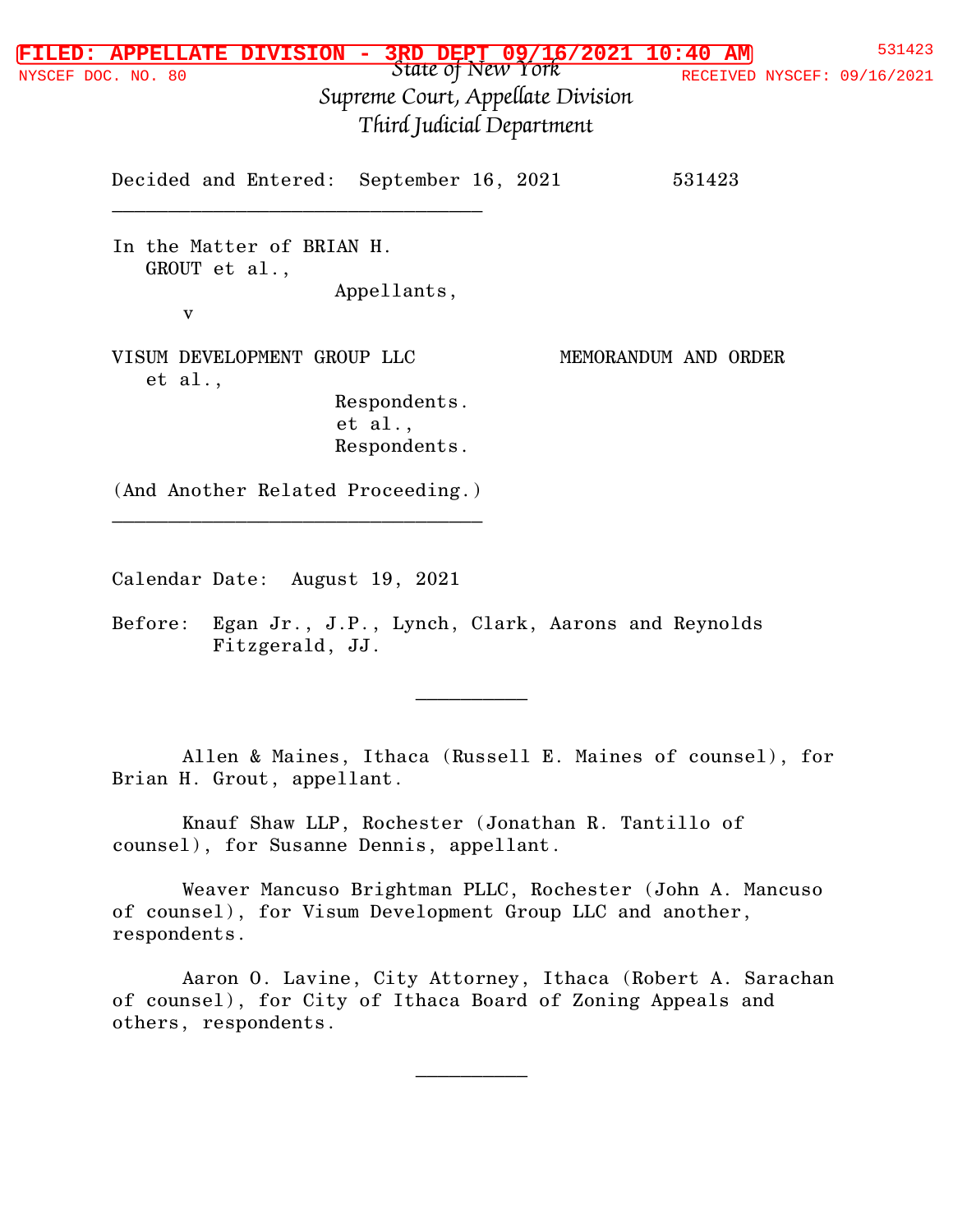Reynolds Fitzgerald, J.

Appeal from a judgment of the Supreme Court (Keene, J.), entered April 13, 2020 in Tompkins County, which, among other things, in two combined proceedings pursuant to CPLR article 78 and actions for declaratory judgment, granted respondents' motions for summary judgment dismissing the petitions/complaints.

Respondents IC Overlook, LLC and Visum Development Group LLC seek to construct a three-building apartment complex, with attendant parking lot, at 815 South Aurora Street in the City of Ithaca, Tompkins County, and the communications tower and other buildings presently on the property are to remain on it. In February 2019, IC Overlook and Visum submitted a site plan application to respondent City of Ithaca Planning and Development Board (hereinafter the Planning Board) seeking approval of the project. Public notice of the project was published and, thereafter, multiple meetings of the Planning Board were held, and public comment was received. On July 23, 2019, the Planning Board declared itself lead agency under the State Environmental Quality Review Act (see ECL art 8 [SEQRA]) and determined that the project was a Type I action. The Planning Board issued a negative declaration under SEQRA and granted preliminary site plan approval. In August 2019, petitioners, who are landowners of properties adjoining the project site, commenced a combined CPLR article 78 proceeding and action for declaratory judgment to challenge these actions (proceeding No. 1). On September 16, 2019, petitioners sent correspondence to respondent City of Ithaca Board of Zoning Appeals (hereinafter BZA) administratively appealing these determinations – specifically arguing that the project violated the City of Ithaca Zoning Code and lacked necessary variances. On September 27, 2019, respondent Zoning Administrator for the City rejected the appeal as untimely, stating that the determinations challenged by petitioners had been made in April 2019 and, thus, petitioners' appeal was brought outside the 60 day time limit.

The project was granted final site plan approval on September 24, 2019. In October 2019, petitioners commenced a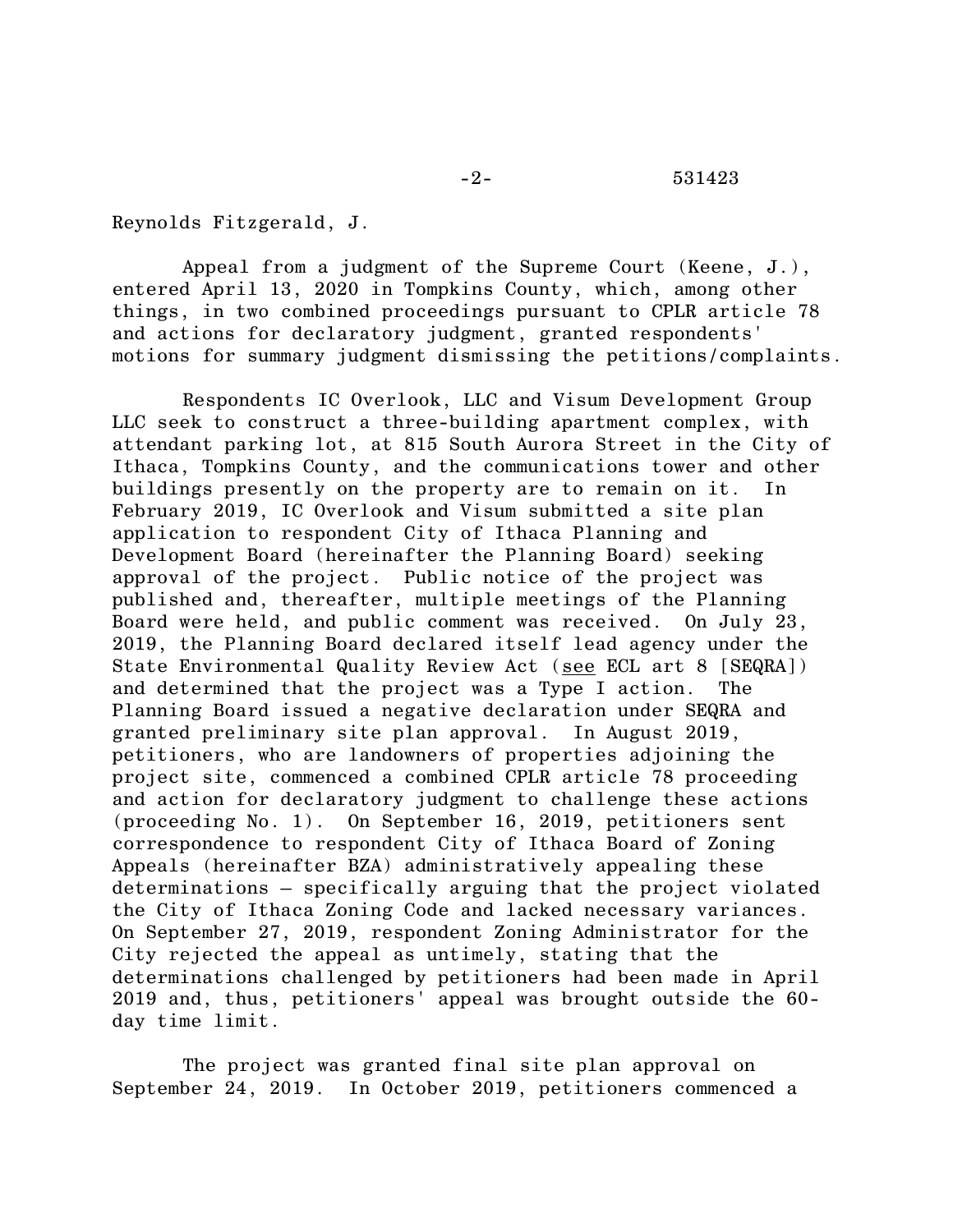second proceeding pursuant to CPLR article 78 and action for declaratory judgment seeking to (1) vacate, annul or remit the grant of final site plan approval as ultra vires, (2) declare that certain violations of the zoning code existed with respect to the project, or alternatively mandate that the BZA consider the administrative appeal, (3) determine that the Planning Board did not comply with the requirements of SEQRA, and (4) enjoin issuance of building permits for the project. Following joinder of issue, respondents moved for summary judgment dismissing both petitions/complaints, and petitioners cross-moved for summary judgment granting both petitions/complaints. Supreme Court granted respondents' motion for summary judgment as to both proceedings concluding with respect to the second proceeding that petitioners had constructive notice of the Planning Board's determination with regard to variances in April 2019, and, as such, their administrative appeal of September 16, 2019 was untimely. It further found that the Planning Board satisfied the requirements of SEQRA.<sup>1</sup> Supreme Court denied petitioners' cross motions. Petitioners appeal.

Turning first to the question of the timeliness of petitioners' administrative appeal to the BZA, we find that Supreme Court erred in its determination that said appeal was untimely. "A [local] zoning board's interpretation of a local zoning ordinance is afforded deference and will only be disturbed if irrational or unreasonable" (Matter of Lavender v Zoning Bd. of Appeals of the Town of Bolton, 141 AD3d 970, 972 [2016] [citations omitted], appeal dismissed 28 NY3d 1051 [2016], lv denied 29 NY3d 907 [2017]). However, such deference is not required "where . . . the issue presented is one of pure legal interpretation of [a] zoning law or ordinance" (Matter of Fruchter v Zoning Bd. of Appeals of the Town of Hurley, 133 AD3d 1174, 1175 [2015] [internal quotation marks and citations

Supreme Court dismissed the first proceeding on the ground that it challenged a nonfinal determination and was therefore not ripe for judicial review. Petitioners have abandoned the dismissal of this proceeding by failing to address any issues with respect thereto in their appellate brief (see Doe v Heckeroth Plumbing & Heating of Woodstock, Inc., 192 AD3d 1236, 1238 n 2 [2021]).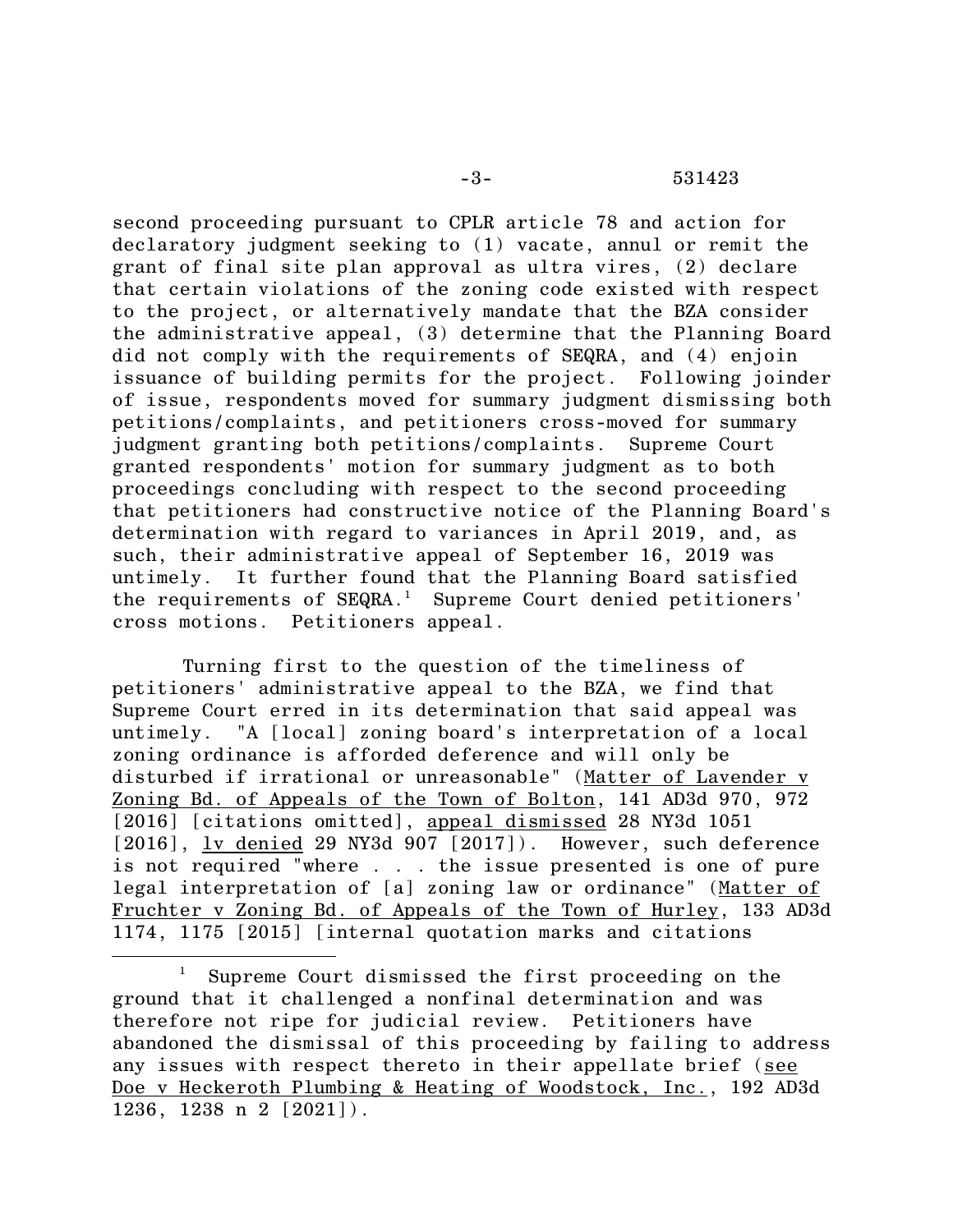omitted]). As relevant here, General City Law § 81-a (5) (a) imposes an affirmative duty on administrative officials charged with the enforcement of a local zoning law or ordinance in mandating that "[e]ach order, requirement, decision, interpretation or determination . . . shall be filed . . . within five business days from the day it is rendered, and shall be a public record" (emphasis added). General City Law § 81-a (5) (b) states that "[a]n appeal shall be taken within [60] days after the filing of any order, requirement, decision, interpretation or determination of the administrative official, by filing with such administrative official and with the board of appeals a notice of appeal, specifying the grounds thereof and the relief sought" ([emphasis added]; see Code of the City of Ithaca § 325-40 [B]  $[1]$   $[e]$ ). Upon review of the record, it is impossible to ascertain exactly when the Planning Board determined that variances were not necessary. However, it is undisputed that no determination of such finding was ever filed. As General City Law § 81-a (5) (b) plainly provides that the time period for commencing a review proceeding is to be measured from the filing, and there was no filing, the time period for the administrative appeal never began to run (see Matter of Corrales v Zoning Bd. of Appeals of the Vil. of Dobbs Ferry, 164 AD3d 582, 586 [2018]; Matter of Ziemba v City of Troy, 295 AD2d 693, 695 [2002]; Matter of Gregory v Board of Appeals of Town of Cambria, 87 AD2d 1000, 1000 [1982], affd 57 NY2d 865 [1982]).

Respondents' arguments in support of charging petitioners with constructive notice of the determination and commencing the 60-day period from that date have no import here, where the statute provides a clear mechanism that starts the 60-day period. Such arguments lead to a plethora of possible starting dates, illustrating the pernicious ambiguity and uncertainty that the statute is designed to eliminate. Accordingly, Supreme Court erred in determining that petitioners' administrative appeal to the BZA was time-barred. As "[p]lanning boards are without power to interpret the local zoning law, as that power is vested exclusively in local code enforcement officials and the zoning board of appeals" (Matter of Swantz v Planning Bd. of Vil. of Cobleskill, 34 AD3d 1159, 1160 [2006]; see Matter of Kodogiannis v Zoning Bd. of Appeals of Town of Malta, 42 AD3d